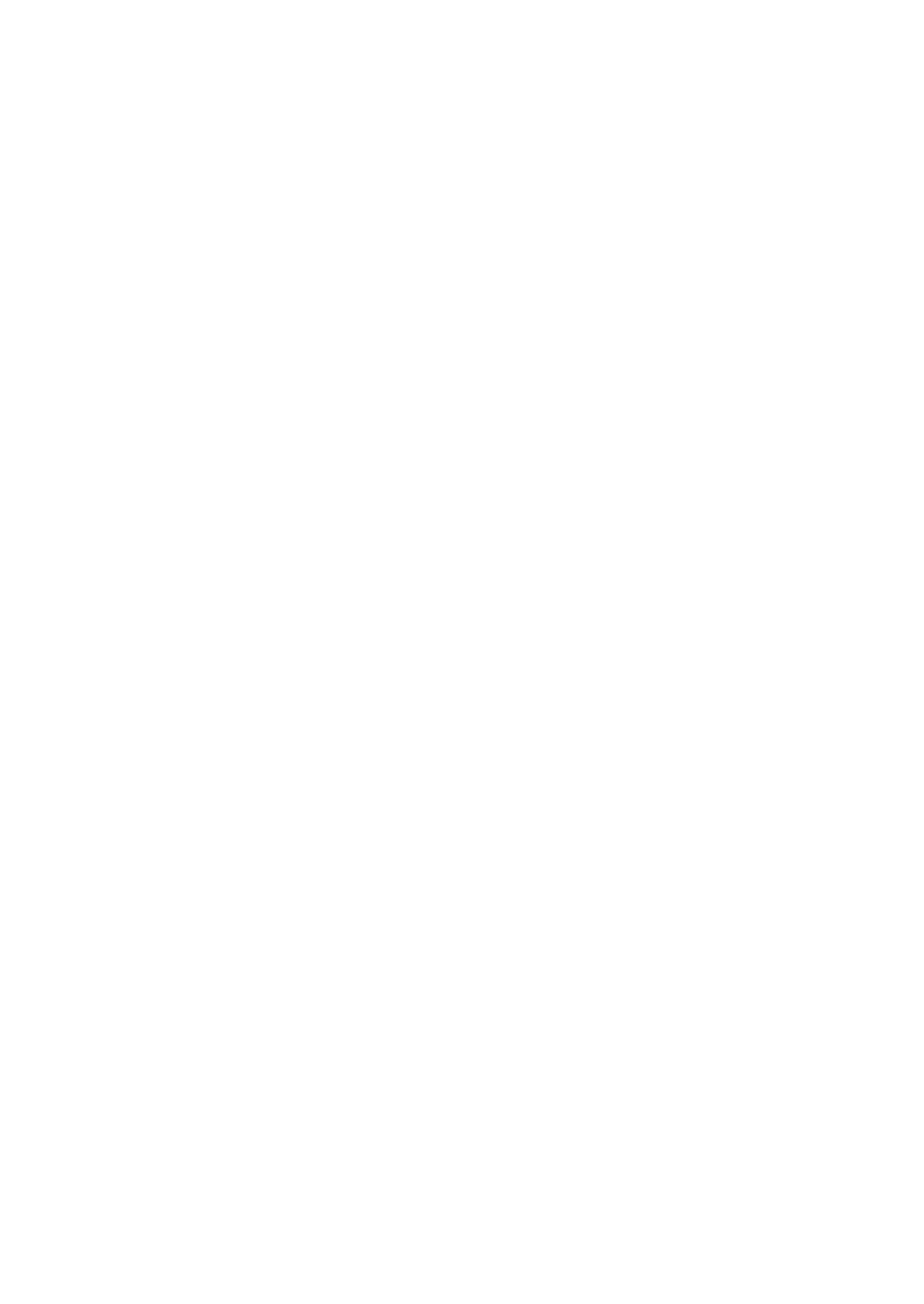

# **RELIGIOUS ORGANISATIONS RESTRICTION ACT 2010**

# **Arrangement of Sections**

## **Section**

| $1 -$           |                                                                            |  |
|-----------------|----------------------------------------------------------------------------|--|
| $\overline{2}$  |                                                                            |  |
| 3 <sup>1</sup>  |                                                                            |  |
| $\overline{4}$  | Restriction on establishment of religious organisations within Falekaupule |  |
|                 |                                                                            |  |
| 5               |                                                                            |  |
| 6               |                                                                            |  |
| $7\overline{ }$ |                                                                            |  |
|                 |                                                                            |  |

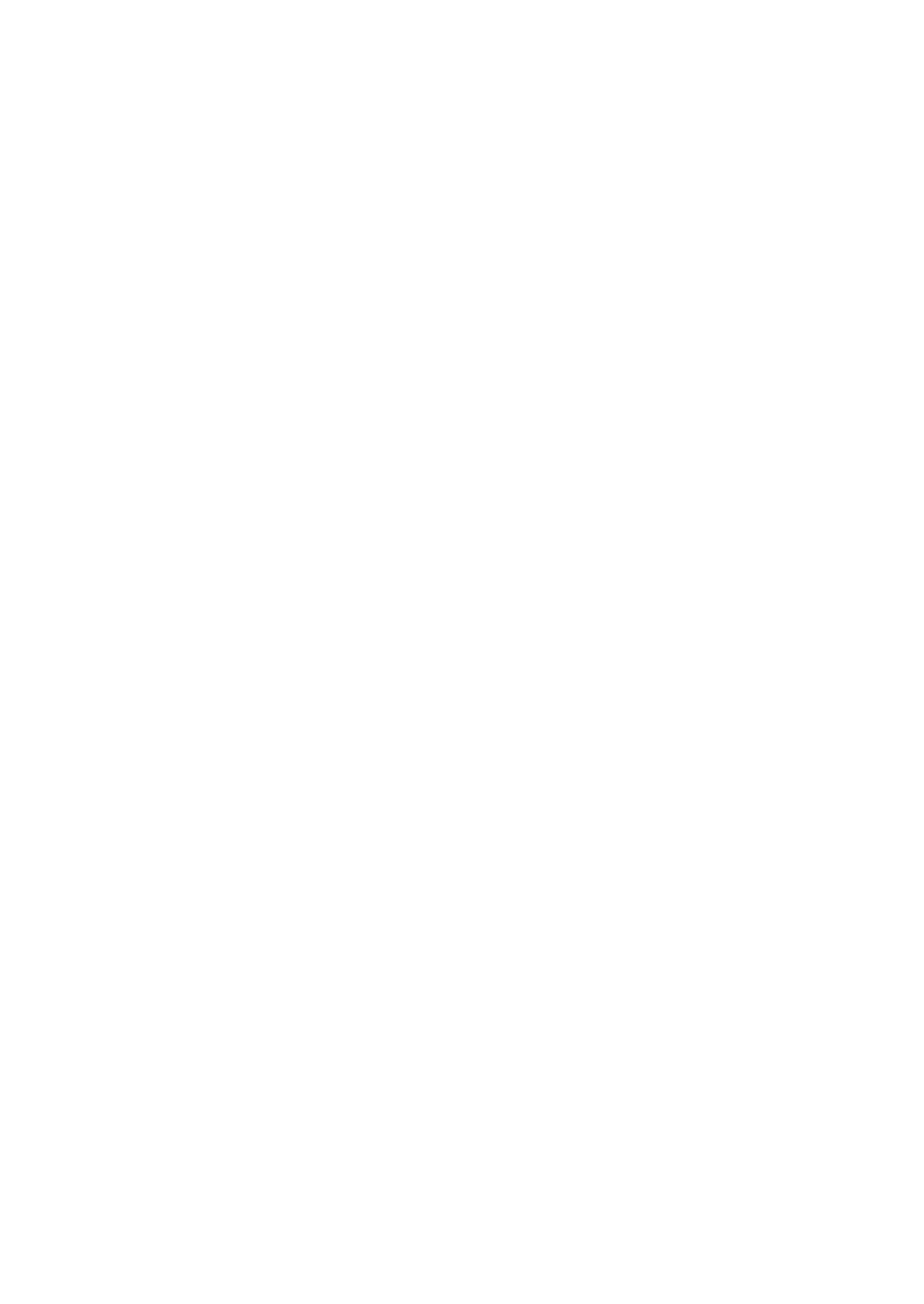

# **RELIGIOUS ORGANISATIONS RESTRICTION ACT 2010**

## **AN ACT TO RESTRICT THE SPREAD OF BELIEFS AND PRACTICES BY RELIGIOUS ORGANISATIONS AND ASSOCIATIONS OF PERSONS IN A MANNER WHICH UNDERMINES THE TRADITIONAL AUTHORITY OF THE FALEKAUPULE AND THE TRADITIONAL VALUES OF ISLAND COMMUNITIES**

### ENACTED BY THE PARLIAMENT OF TUVALU

Commencement [1 January 2011]

#### <span id="page-4-0"></span>**1 Short Title**

This Act may be cited as the Religious Organisations Restriction Act.

#### <span id="page-4-1"></span>**2 Commencement**

This Act shall come into operation on such date as the Minister by notice appoints.

#### <span id="page-4-2"></span>**3 Interpretation**

In this Act, unless the context requires otherwise: -

"**Falekaupule**" has the meaning given in the Falekaupule Act 1997.

"**Falekaupule Area**" has the meaning given in the Falekaupule Act 1997.

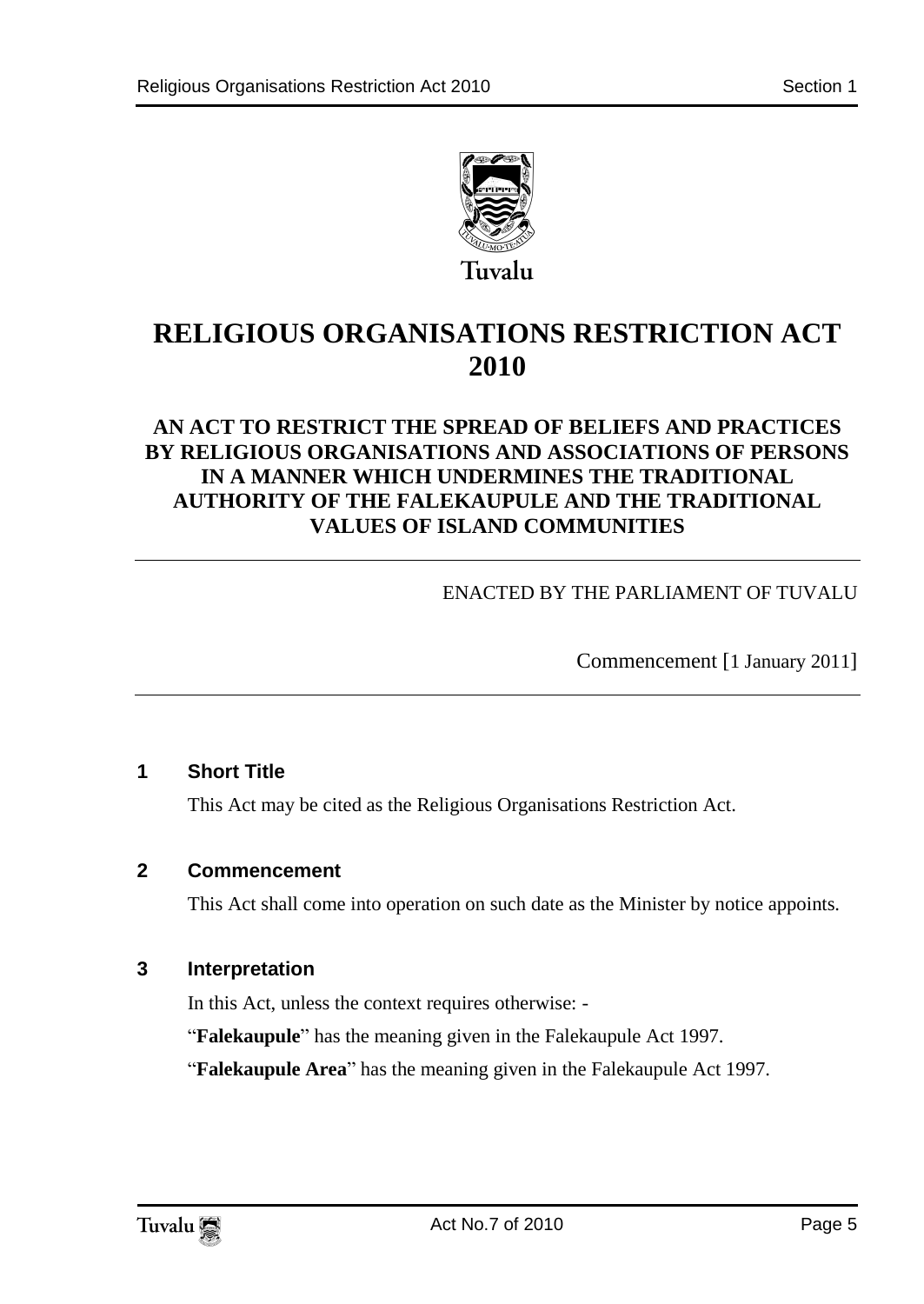#### <span id="page-5-0"></span>**4 Restriction on establishment of religious organisations within Falekaupule Area**

- (1) Except with the prior approval of a Falekaupule with authority for the respective Falekaupule Area and upon such conditions as a Falekaupule may impose, there shall not be established in any Falekaupule Area any religious organisation or association (whether incorporated or not), provided that no approval is required by a person to practise his own religious beliefs in his place of residence with other persons who reside with him.
- (2) Prior to making a decision in relation to the establishment of any religious organisation or association, a Falekaupule shall give a representative of the religious organisation or association an opportunity to address the Falekaupule on the beliefs and practices of the religious organisation or association.
- (3) A Falekaupule shall not withhold approval for the establishment of any religious organisation or association under this section unless it is satisfied that the spread of beliefs and practices by the religious organisation or association may directly threaten the values and culture of the island community.
- (4) A Falekaupule may withdraw any approval granted for the establishment of a religious organisation or association if satisfied that the beliefs and practices of the religious organisation or association:
	- (a) directly threaten the values and culture of the island community; or
	- (b) is divisive, unsettling or offensive to the people.
- (5) Prior to withdrawing any approval granted under this section, a Falekaupule shall give written notice to the religious organisation or association of its concerns under subsection (4) and provide the religious organisation or association with an opportunity to address the Falekaupule.
- (6) A decision made by a Falekaupule under this section shall not be questioned in any court of law.
- (7) A Falekaupule which has withheld or withdrawn approval for the establishment of any religious organisation or association shall, on the application of any person made not less than one year following the date of its decision to withhold or withdraw approval, consider afresh the establishment of the religious organisation or association in accordance with this section.

# <span id="page-5-1"></span>**5 Offence of permitting unauthorised religious assembly**

(1) No person shall within a Falekaupule Area permit any place under his or her control to be used for an assembly for a religious purpose by a religious organisation or association which has not been approved by a Falekaupule.